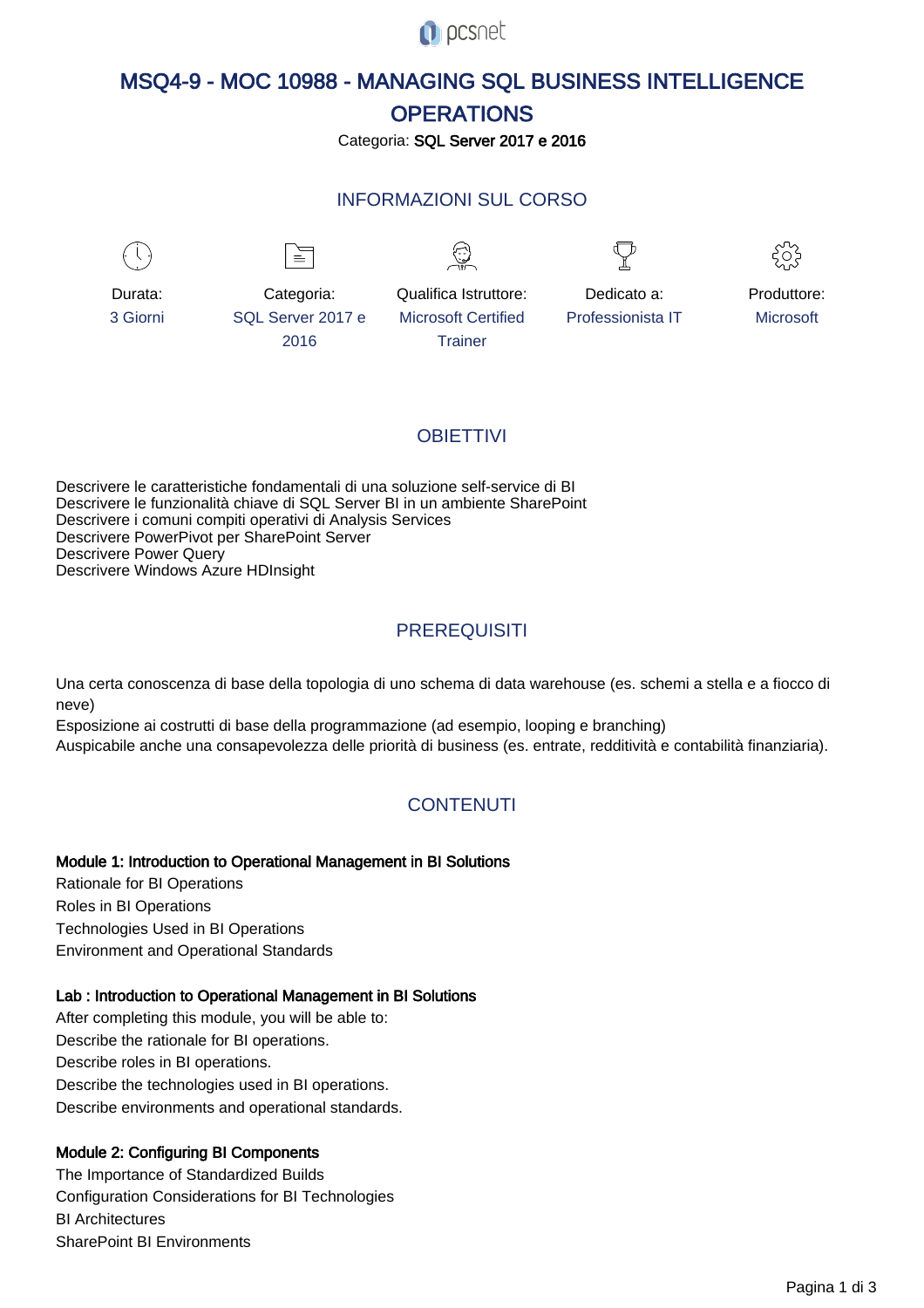

#### Lab : Configuring BI Components

After completing this module, you will be able to: Describe the importance of standardized builds. Describe the configuration considerations for BI technologies. Describe BI architectures. Describe SharePoint BI environments

#### Module 3: Managing Business Intelligence Security

Security Approach to BI Solutions Security Components Security Approach for BI Components The Security Approach in Different BI Environments

#### Lab : Managing Business Intelligence Security

After completing this module, you will be able to: Describe the security approach to a BI solution. Understand the security components available. Apply the security components to BI technologies. Manage security in different environments

#### Module 4: Deploying BI Solutions

Application Life Cycle Management for BI Solution Stand-Alone Deployments Team-Based Deployments

#### Lab : Deploying BI Solutions

After completing this module, you will be able to: Understand application life-cycle management for BI solutions. Understand stand-alone deployments. Understand team-based deployments

#### Module 5: Logging and Monitoring in BI Operations

The Need for Logging and Monitoring Logging Options Monitoring Options Setting Up Alerts

#### Lab : Monitoring BI Solutions

After completing this module, you will be able to: Describe the need for logging and monitoring. Use various logging options. Use monitoring tools. Set up notifications.

#### Module 6: Troubleshooting BI Solutions

Troubleshoot Failed BI Solutions Troubleshooting the Data Warehouse Troubleshooting SQL Server Analysis Services Troubleshooting SQL Server Reporting Services

#### Lab : Troubleshooting BI Solutions

After completing this module, you will be able to: